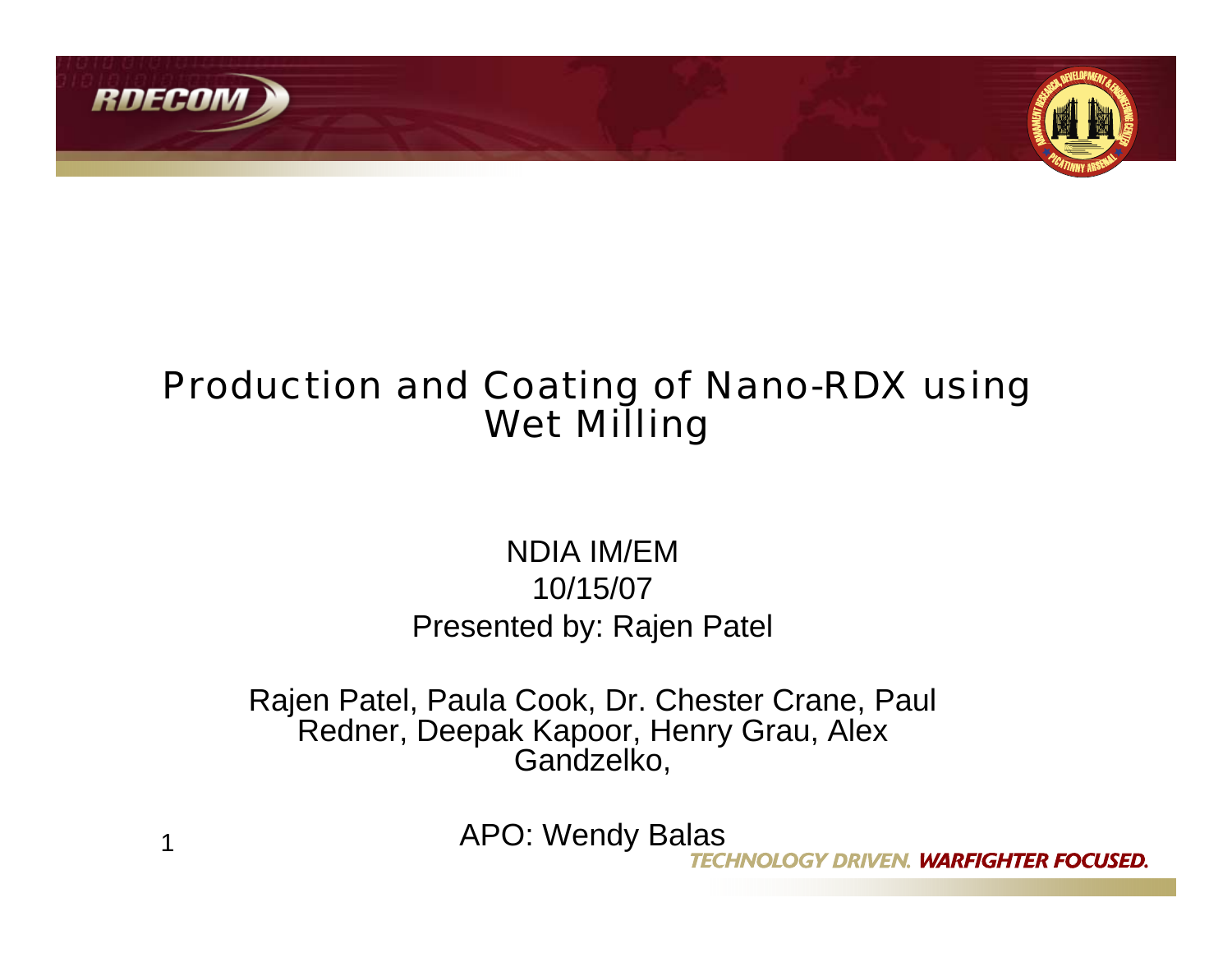



- Background
- Explanation of Wet Milling
- Particle Size Characterization
- Initial Problems
- Coating Process
- Conclusions
- Future Studies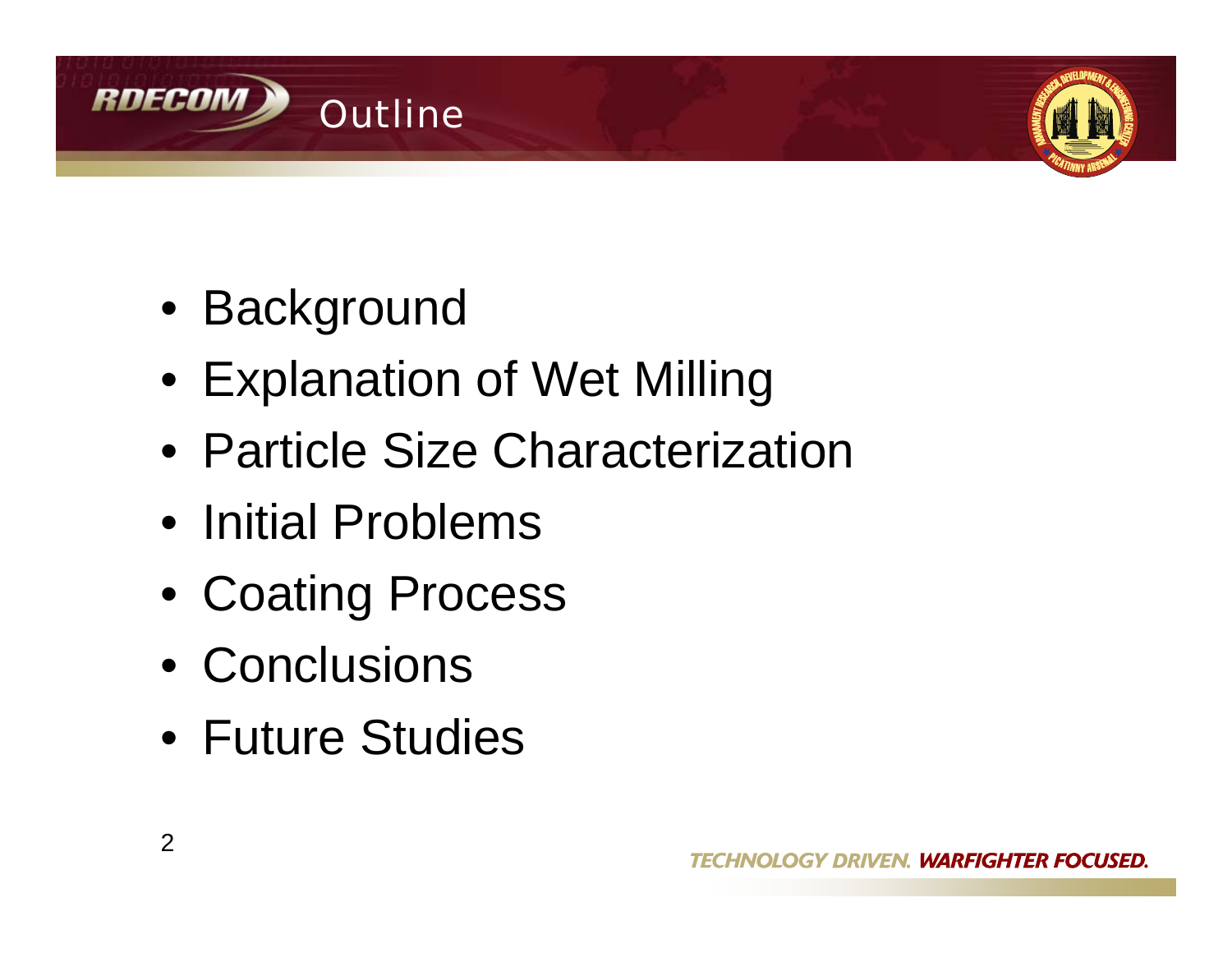



- Army has significant interest in developing insensitive munitions
- Smaller Particle Size for RDX causes Reductions in Sensitivity
- Many researchers are attempting to create Nano-RDX
- One successful method is wet milling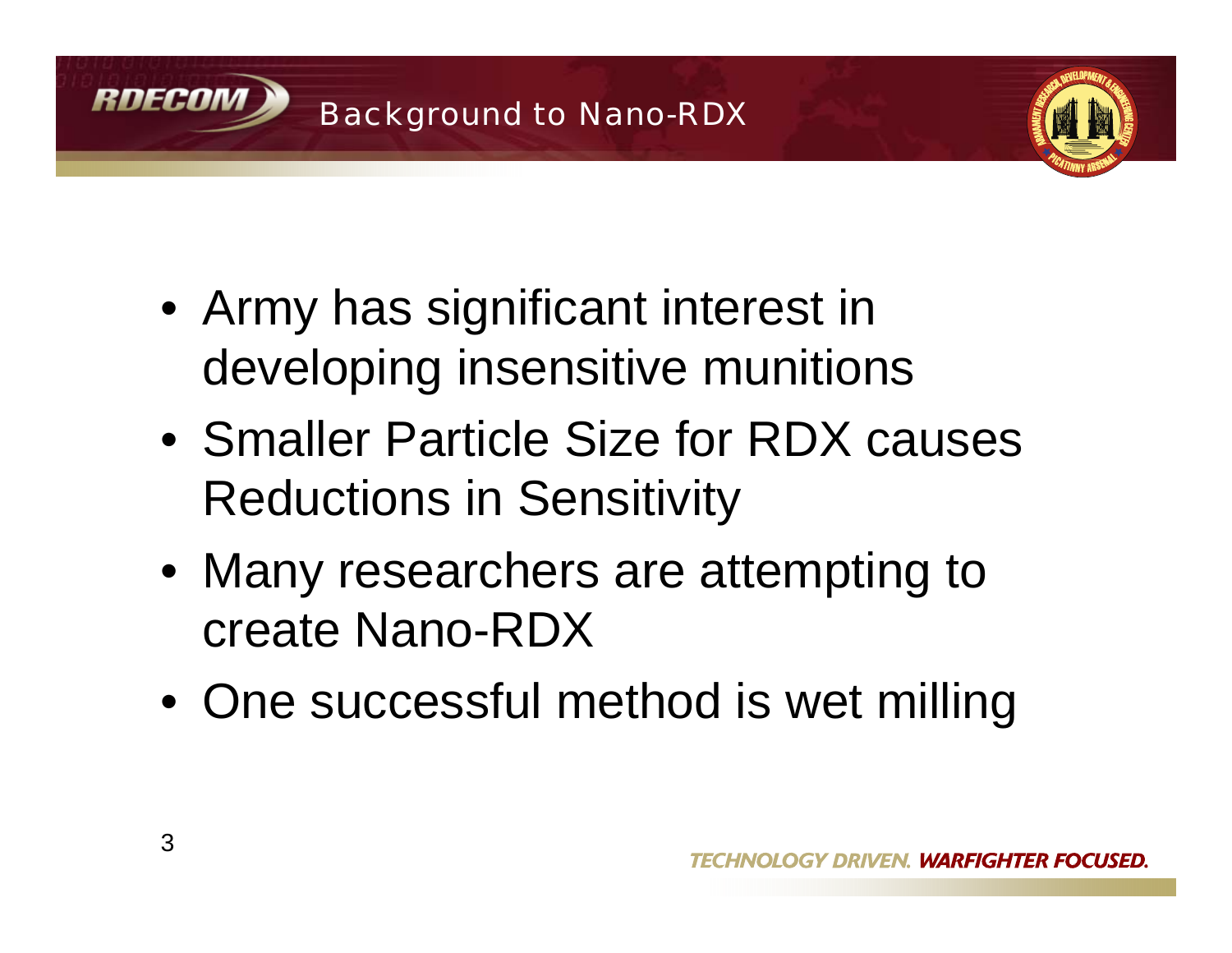



• A wet milling process can be used to quickly reduce micron sized particles

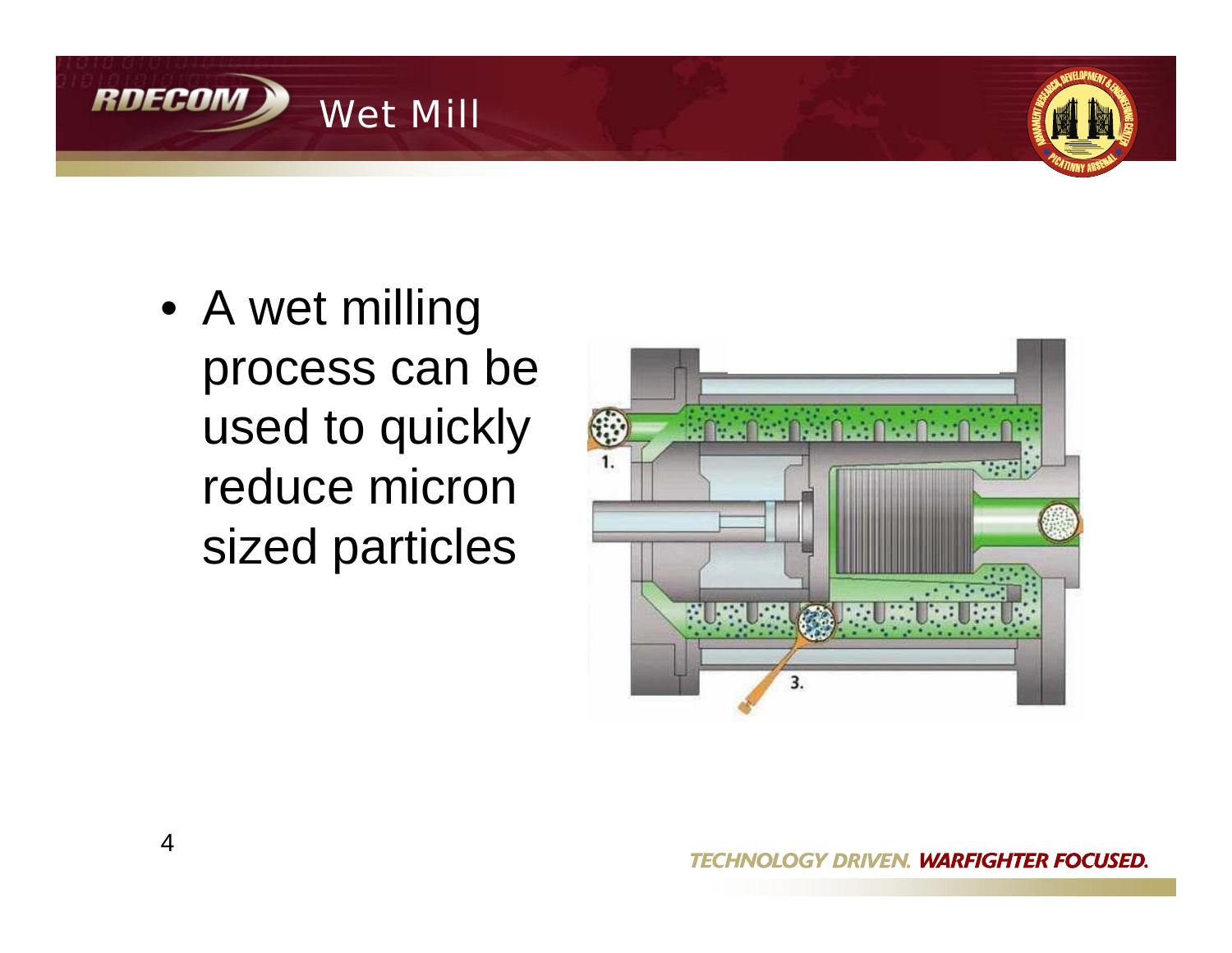



### **Atomic Force Microscopy**



#### 2000 rpm, T=10 minutes



#### 2000 rpm, T=30 minutes



**GY DRIVEN. WARFIGHTER FOCUSED.**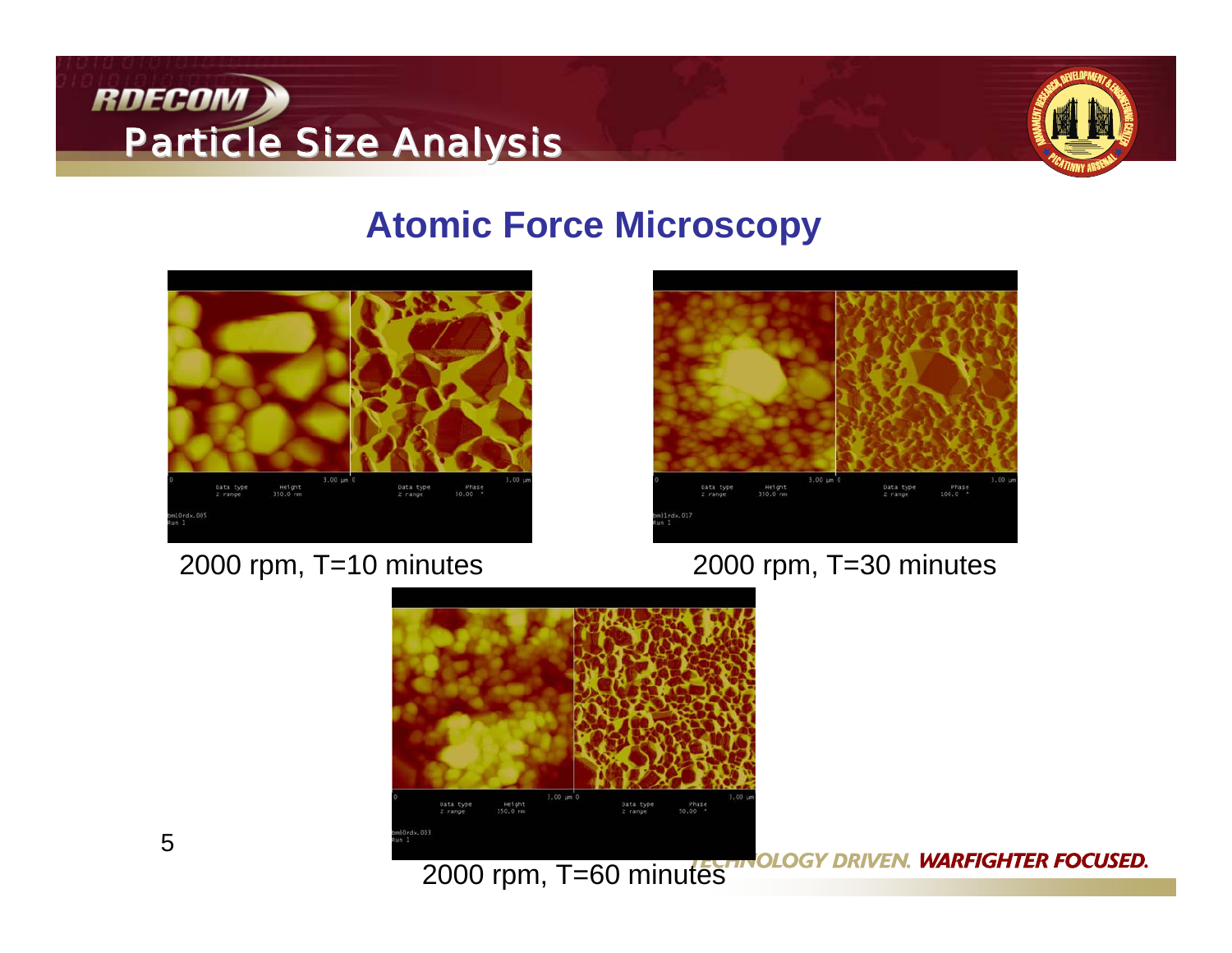



Analysis with Lecotrac light scattering device generally agreed with visual observation by AFM



6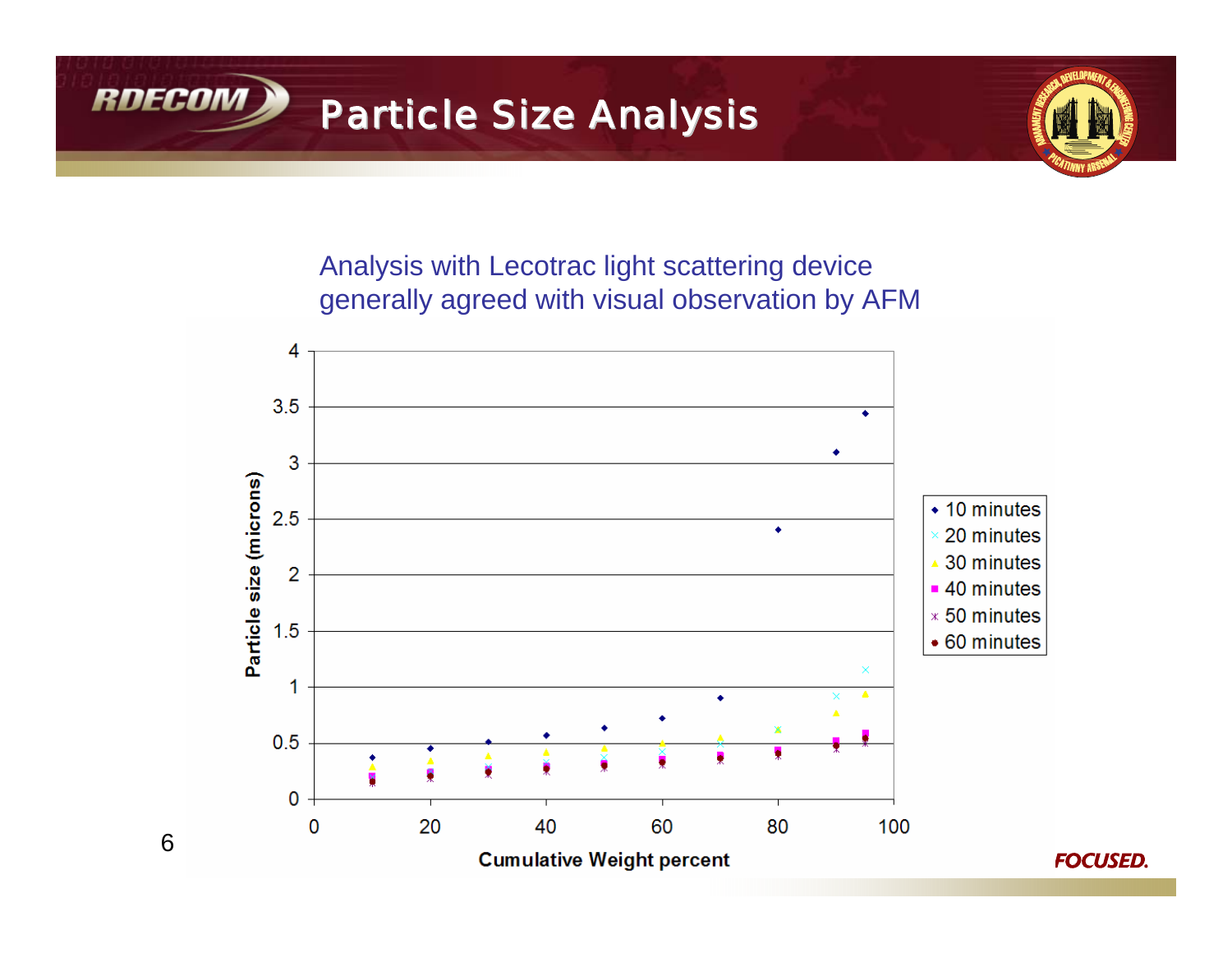



#### Field Emission Scanning Electron Microscopy provided an additional check to the AFM and Lecotrac data



7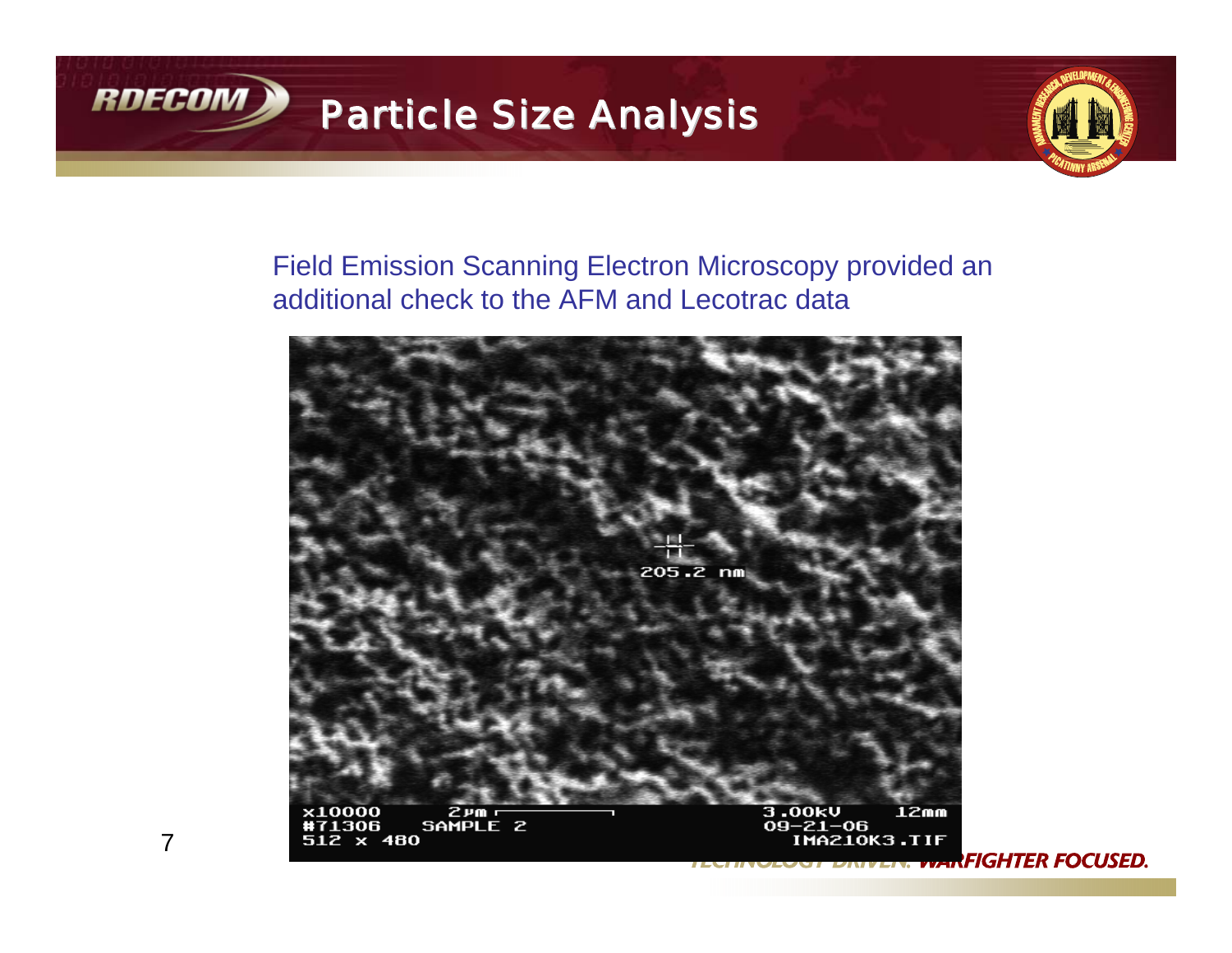



- Nano-RDX was difficult to filter out of solution
- -Possible solution would to be to coat wetted RDX which comes from milling process and filter out coated particles
- Wet Milling Creates Solution which is well suited for coating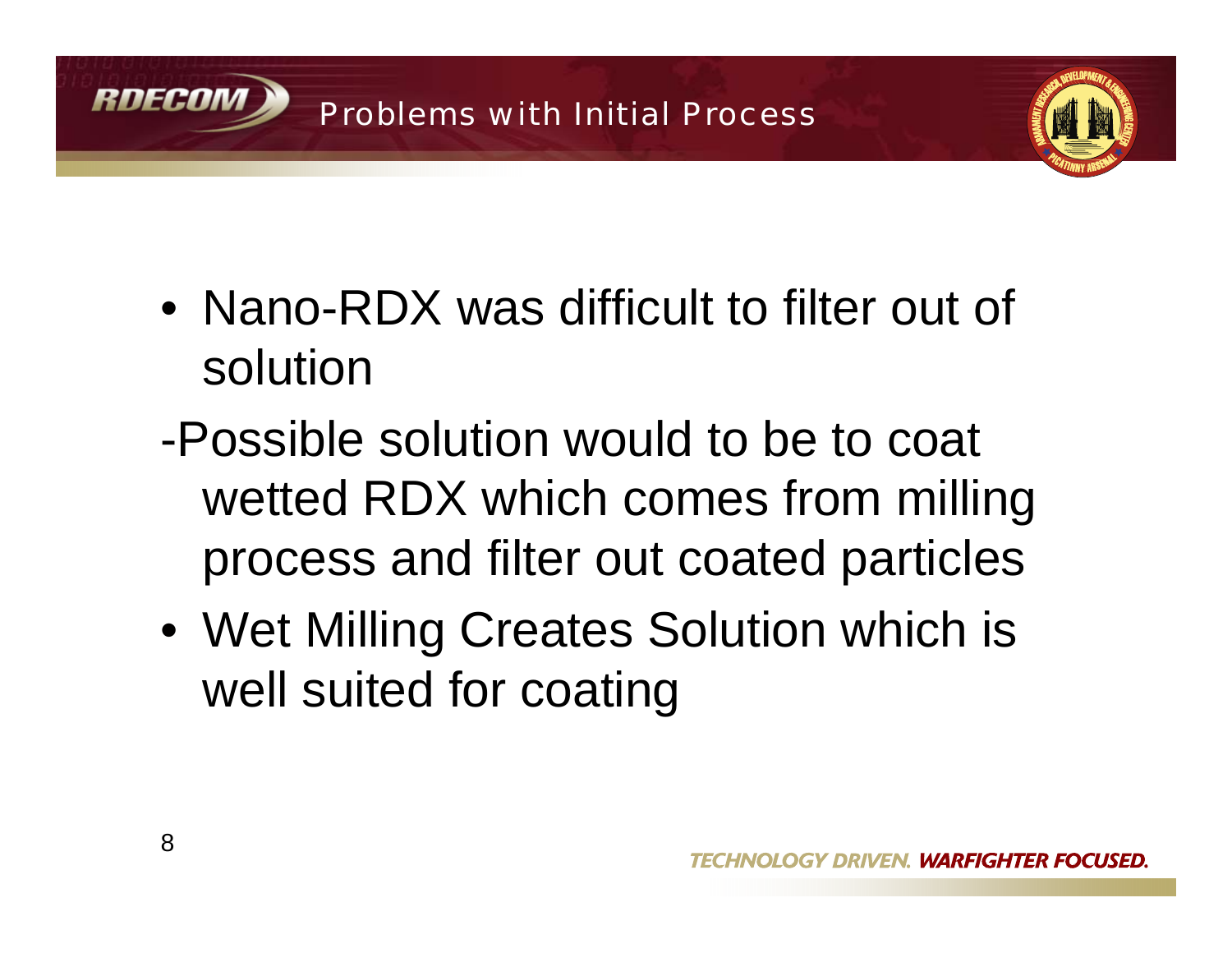



| Run#                       |        |        | ≏      | 4      | 5      | 6      |                  |
|----------------------------|--------|--------|--------|--------|--------|--------|------------------|
| Water (g)                  | 167.62 | 167.68 | 167.56 | 167.82 | 167.83 | 167.93 | 167.93           |
| Isobutanol<br>(g)          | 10.80  | 11.22  | 11.02  | 11     | 12.07  | 20.15  | 30.07            |
| <b>Triton X-</b><br>100(g) | 1.42   | 1.37   | 1.57   | 1.7    | 1.53   | 1.5    | 1.5 <sub>1</sub> |
| <b>RDX Class</b><br>V(g)   | 19.95  | 20.01  | 20.11  | 20.52  | 20.66  | 20.07  | 20 I             |

• Past studies revealed most effective milling process to create Nano-RDX quickly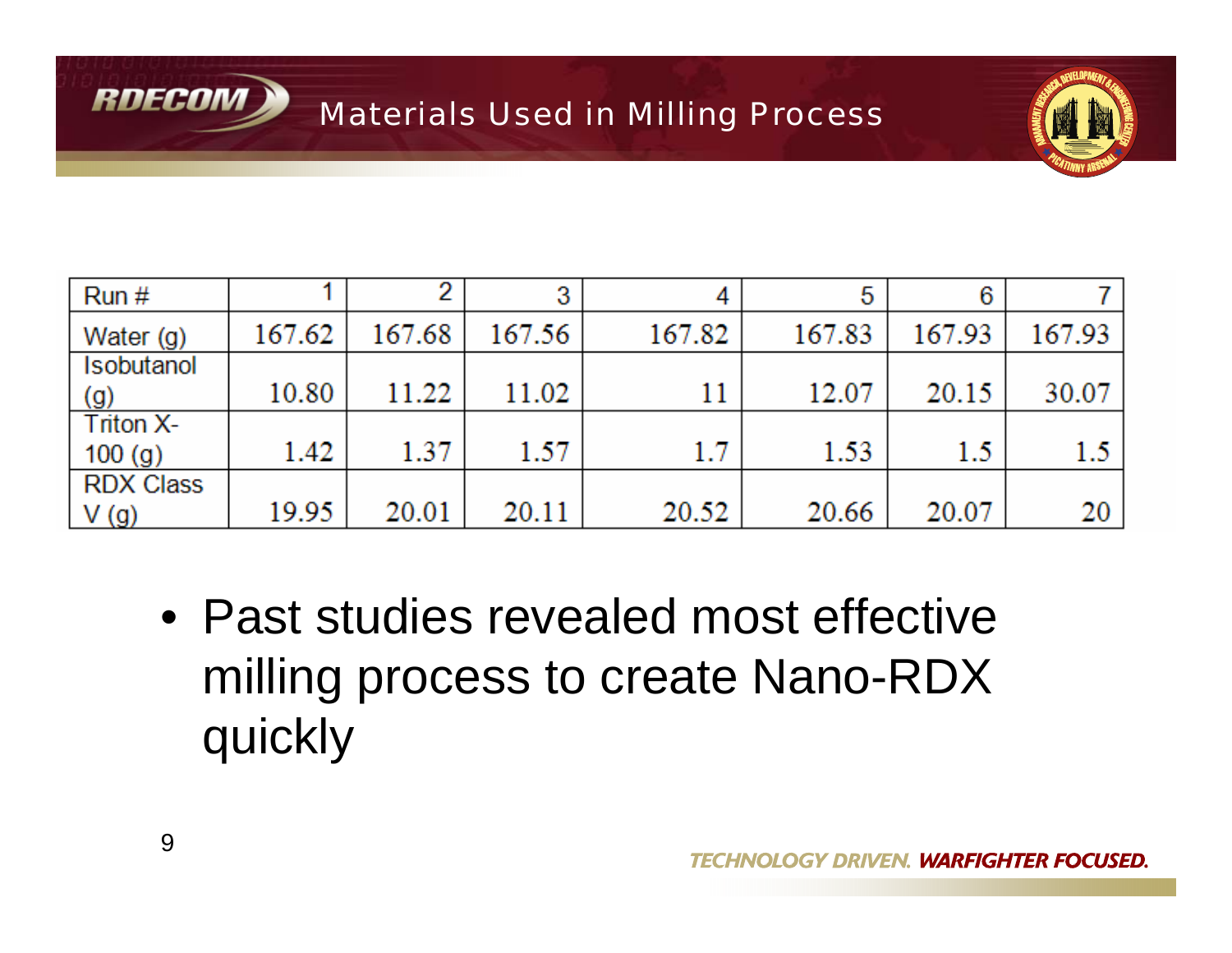



- Coating of Nano-RDX presents interesting challenge because of relatively high surface area
- A polar binder was chosen because of its theoretically high affinity for RDX
- Binder was dissolved in MEK to form a solution which was 20% binder by mass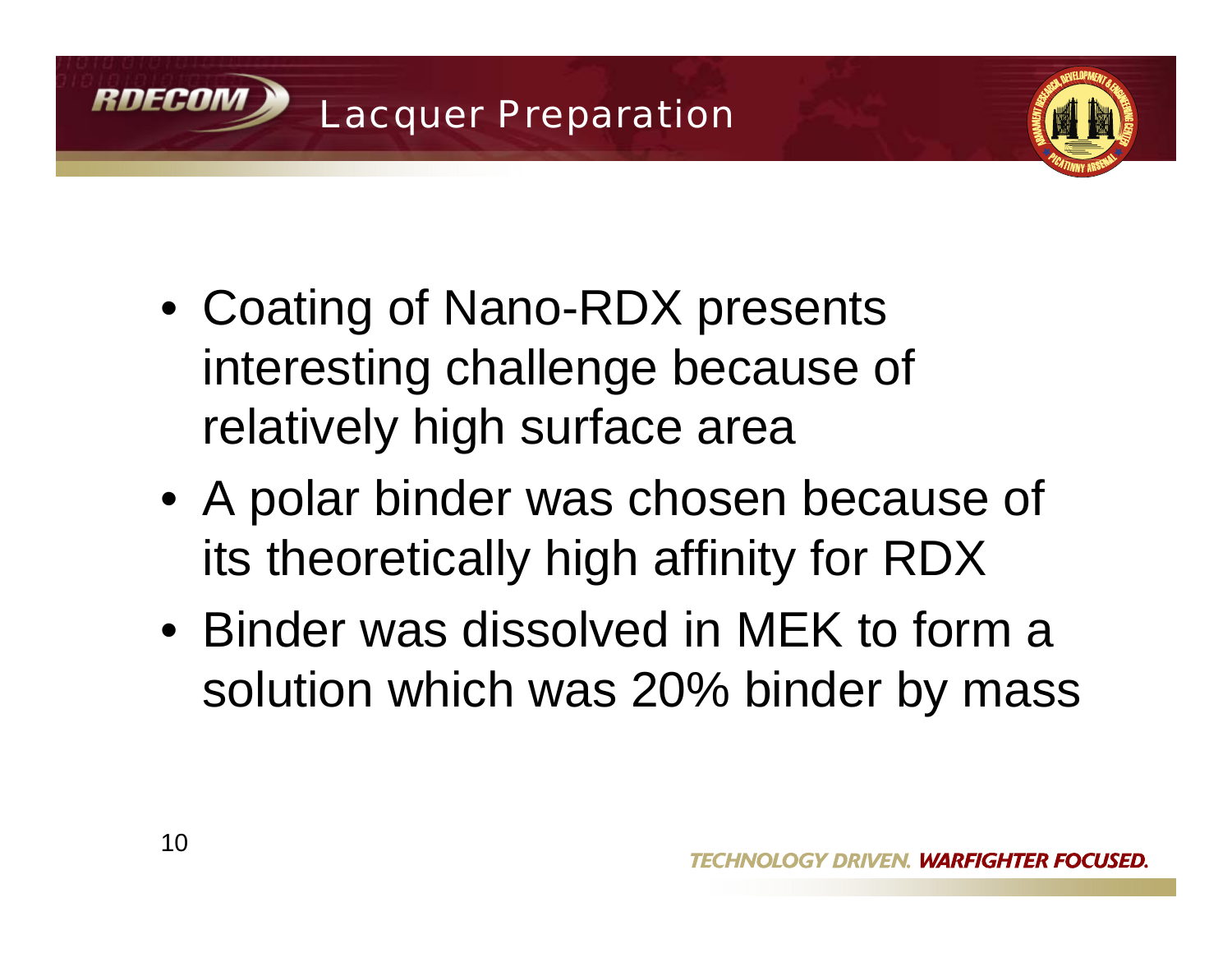



- In these runs, the coating process failed
- 1 L still charged with material from the mill and 300 mL of deionized water
- Slurry was heated with a circulating bath to 50 C with 300 rpm agitation
- Lacquer solution (5 g) was added slowly over a 4 minute period.
- 11• The material could not be filtered out.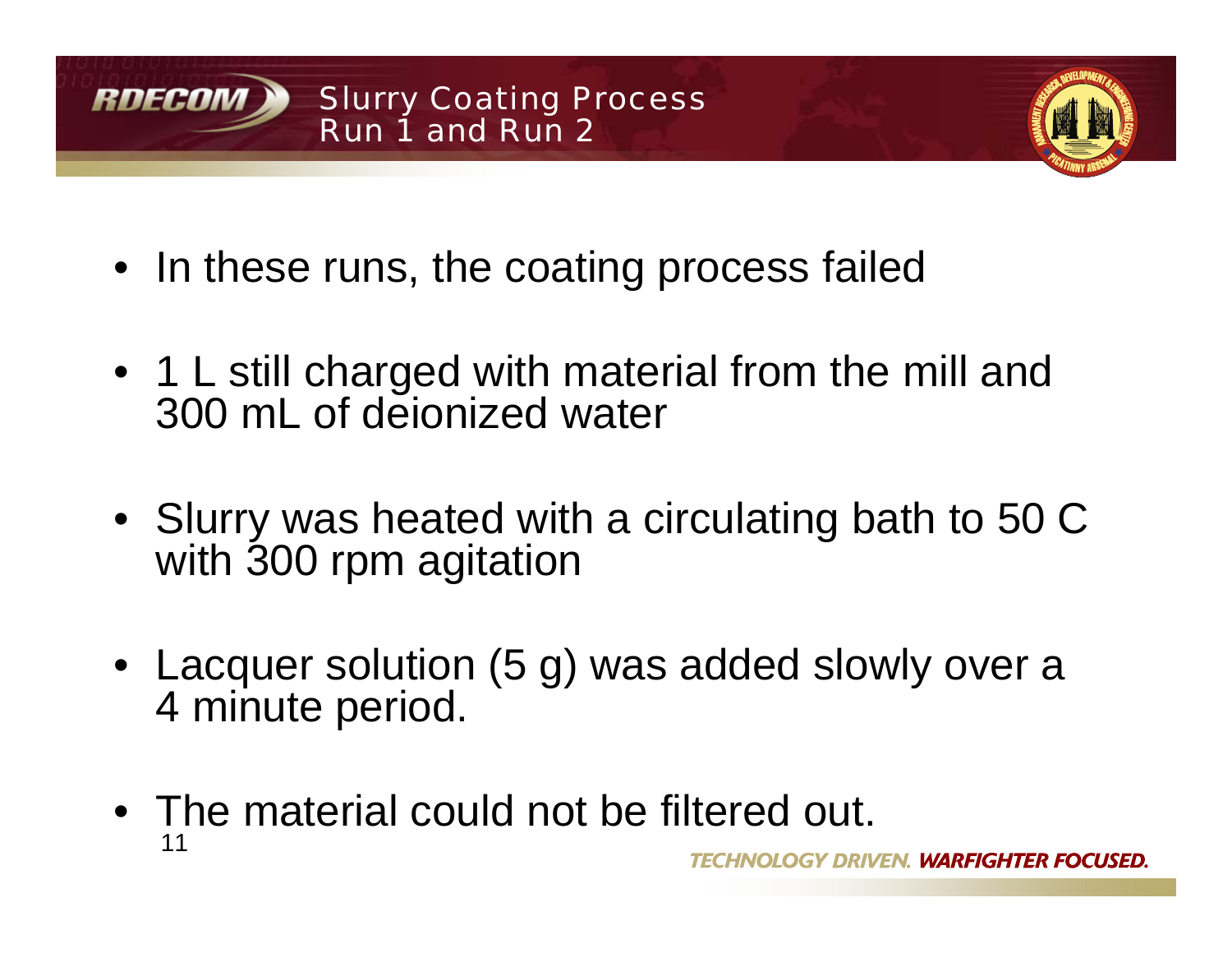

# *Slurry Coating Process (Run 4)*

- 30 g of lacquer was used. The product was vacuum filtered to provide a powder and a clear, colorless filtrate.
- *Slurry Coating Process (Run 5 and Run 6)*
- Same as Run 4 except 15 g of lacquer was used. *Slurry Coating Process (Run 3 and 7)*
- These runs were the same as Run 5 and Run 6 except after agitation was stopped, the circulating bath temperature was turned down to 30 C and pressure was reduced to remove solvent for 15 minutes, lowering the reaction temperature to 37 C. The product was vacuum filtered to provide a powder and a clear, colorless filtrate.

RNFCAM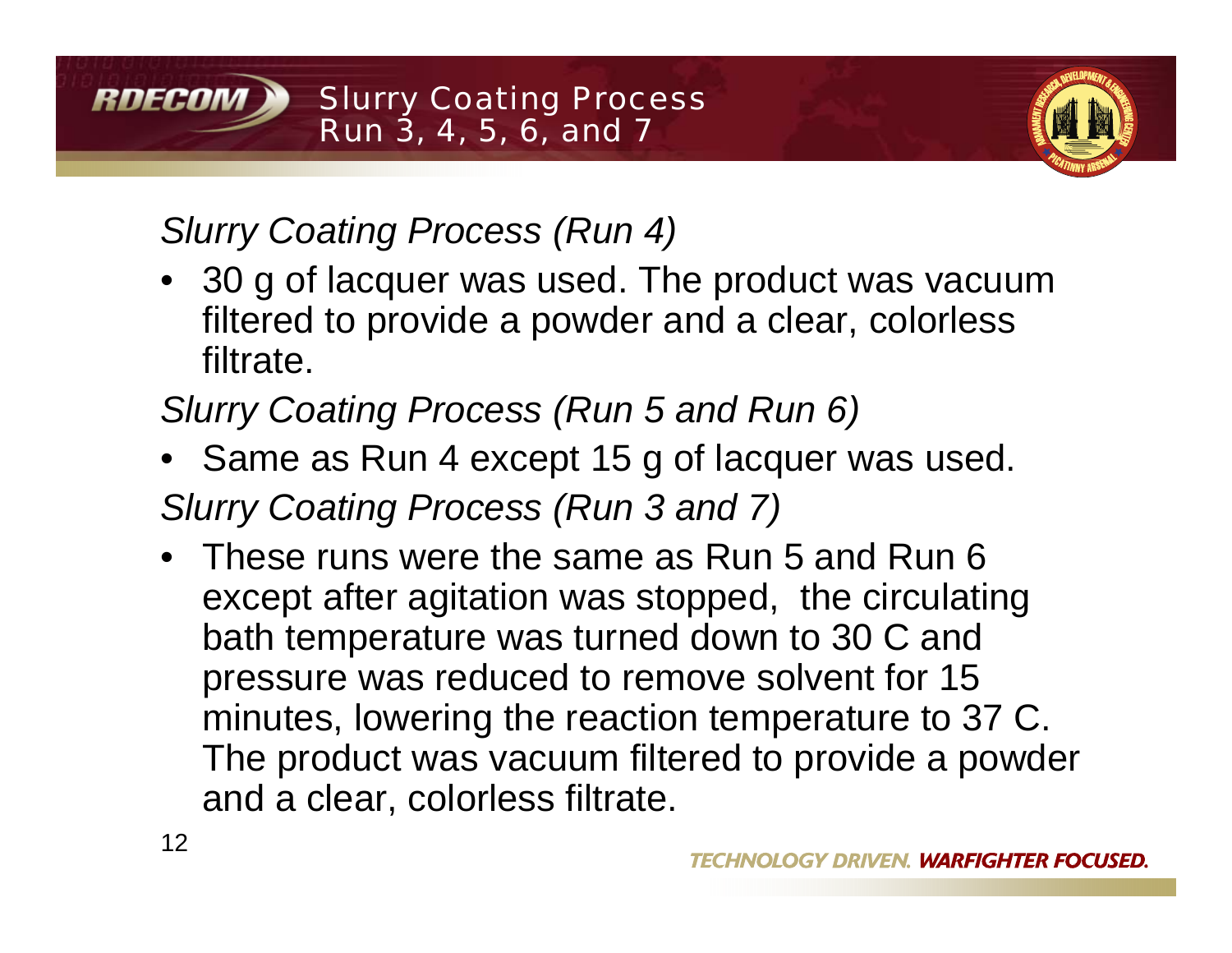



- HPLC analysis was performed to determine %RDX
- 13• Results indicate Runs 5, 6, and 7 have close to what should be the theoretical amount of RDX  $(87\%)$ .

| Sample ID RDX      |             |
|--------------------|-------------|
|                    | <b>RDX</b>  |
|                    | <b>HPLC</b> |
| <b>Solid Run 3</b> | 59.2        |
| Solid Run 4        | 67.6        |
| Solid Run 5        | 87.7        |
| Solid Run 6        | 83.0        |
| Solid Run 7        | 829         |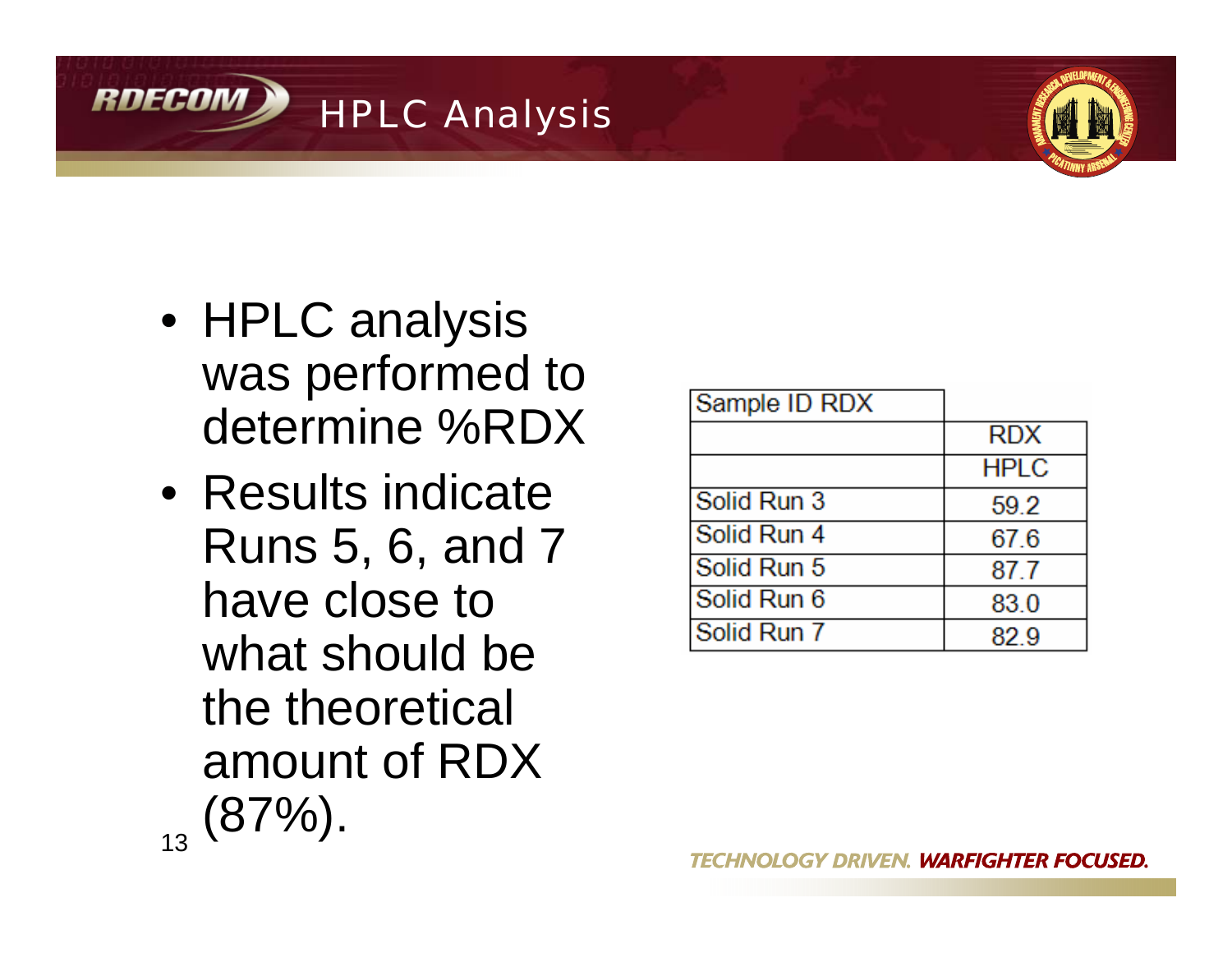

### DSC Analysis of Coated RDX





• DSC's show coating causes little changes on thermal properties. Onset is little changed.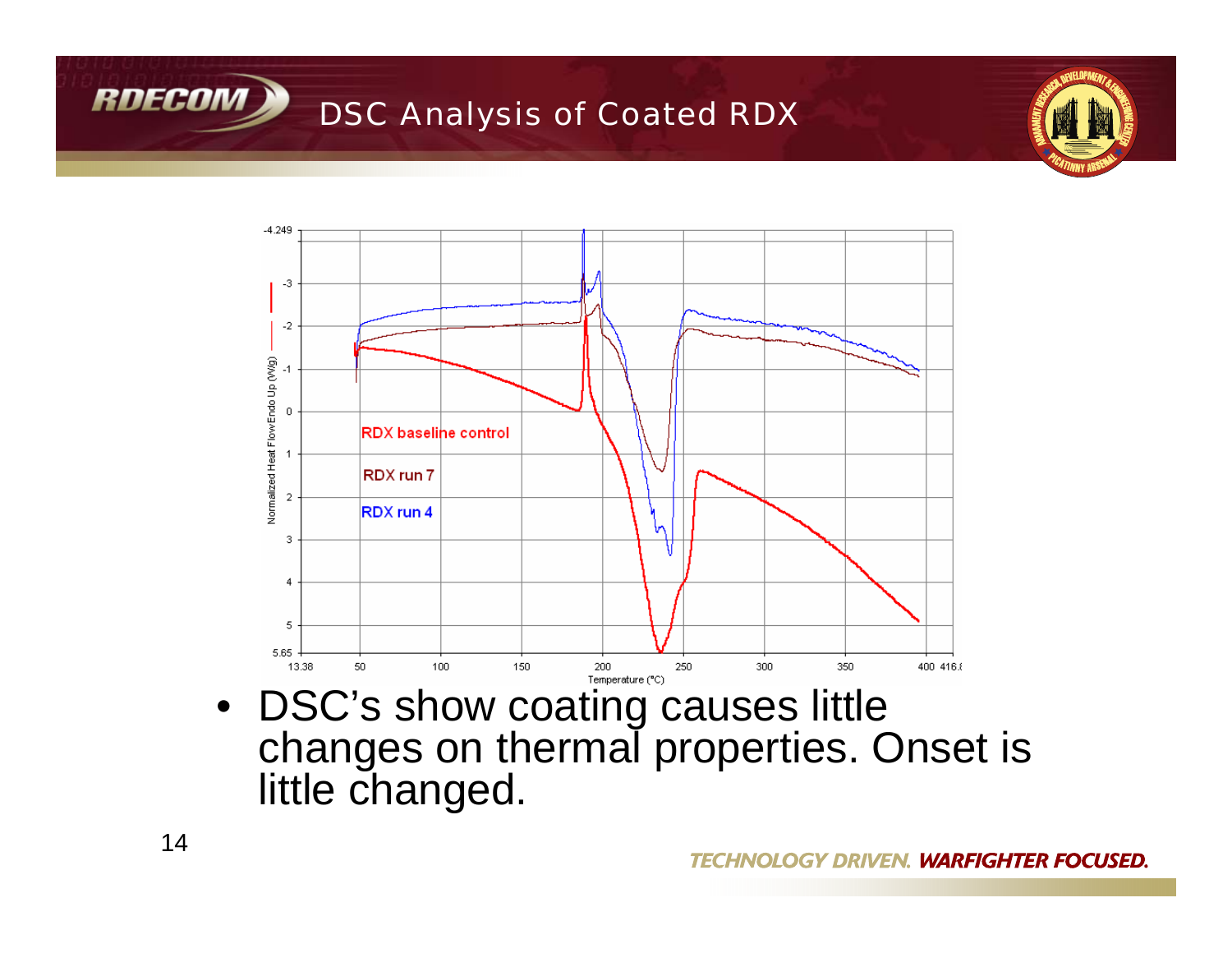

## Optical Microscopy of Coated RDX



- Top image is of Run 3, where the coating was mostly on the surfactant
- Bottom image is of Run 7

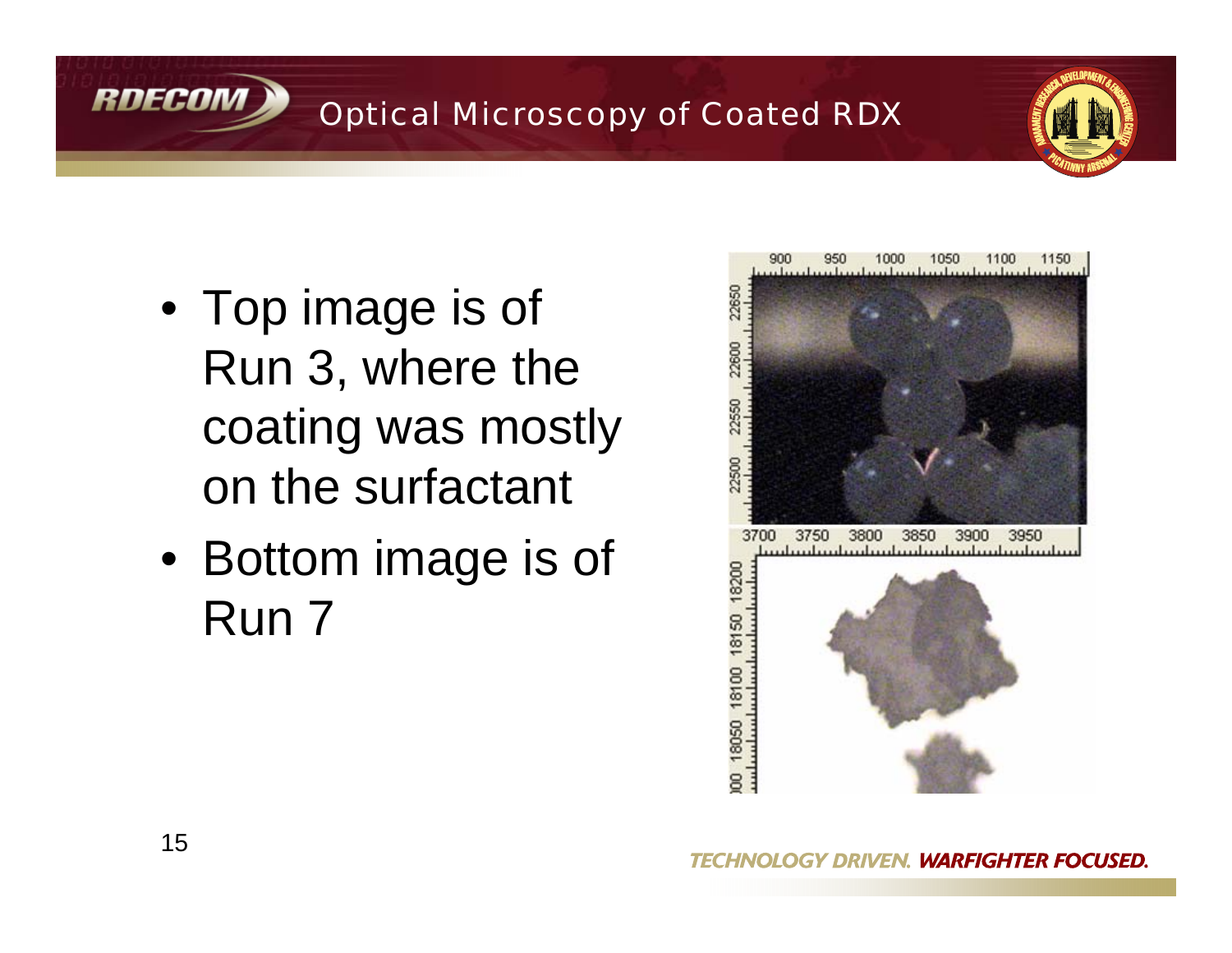Small-Scale Gap Tests with Coated RDX

In order to provide further testing of sensitivity as well test consistency of product, process repeated multiple times and small scale gap tests were performed.

| Lot             | Result<br>(dBg) | Class 5<br><b>RDX</b><br>(15%<br>wax) |
|-----------------|-----------------|---------------------------------------|
| R8              | 6.063           |                                       |
| R9              | 6.313           |                                       |
| R <sub>10</sub> | 6.438           | 5.526                                 |
| R <sub>11</sub> | 6.688           |                                       |
| R <sub>12</sub> | 6.688           |                                       |

RDECON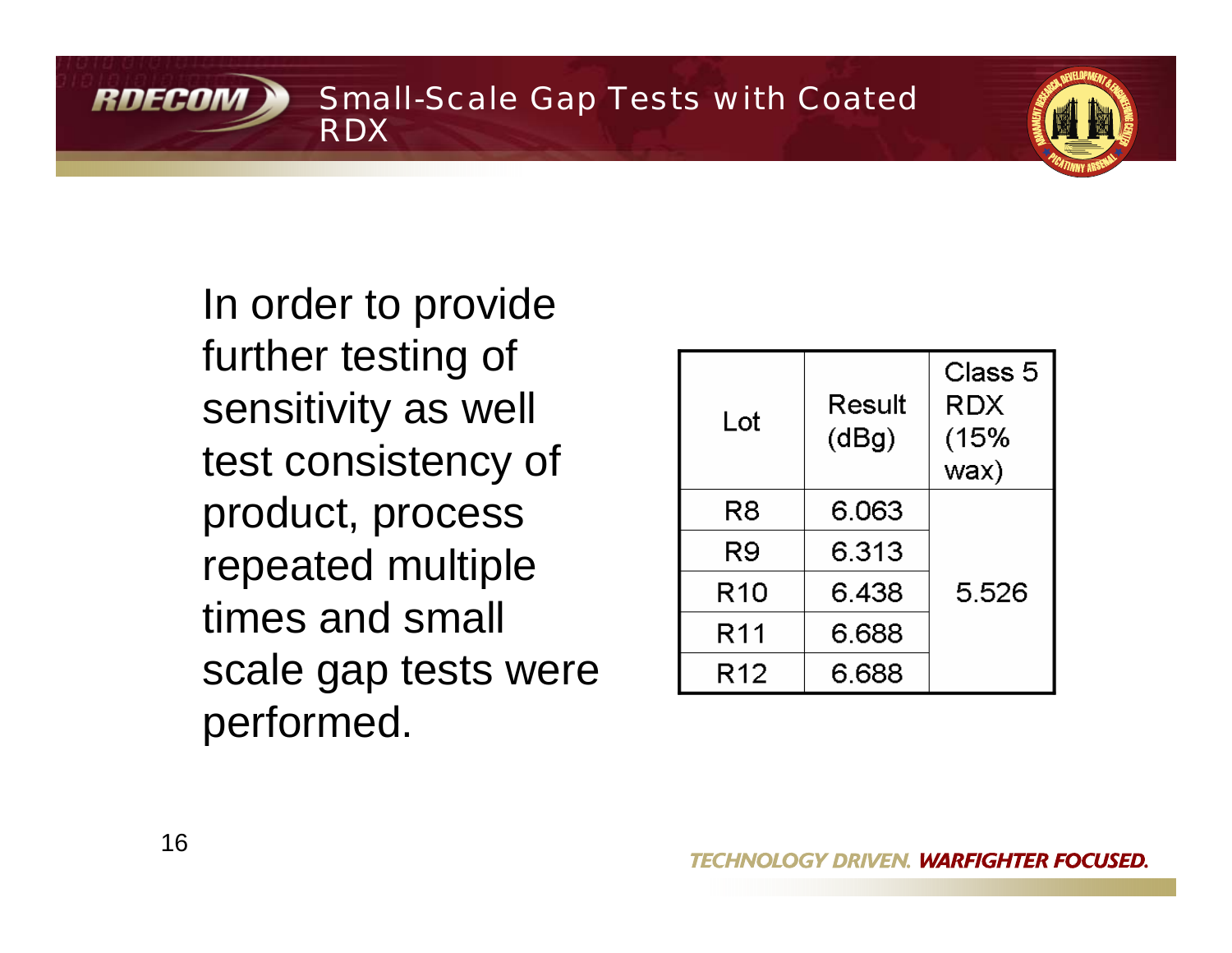



- Nano-RDX from the wet milling can be coated effectively without adverse effects on its thermal properties
- Nano-RDX can be created using wet milling and coated to cause further reductions in sensitivity
- The Nano-RDX produced is reasonably consistent
	- Sensitivity
	- Particle size distribution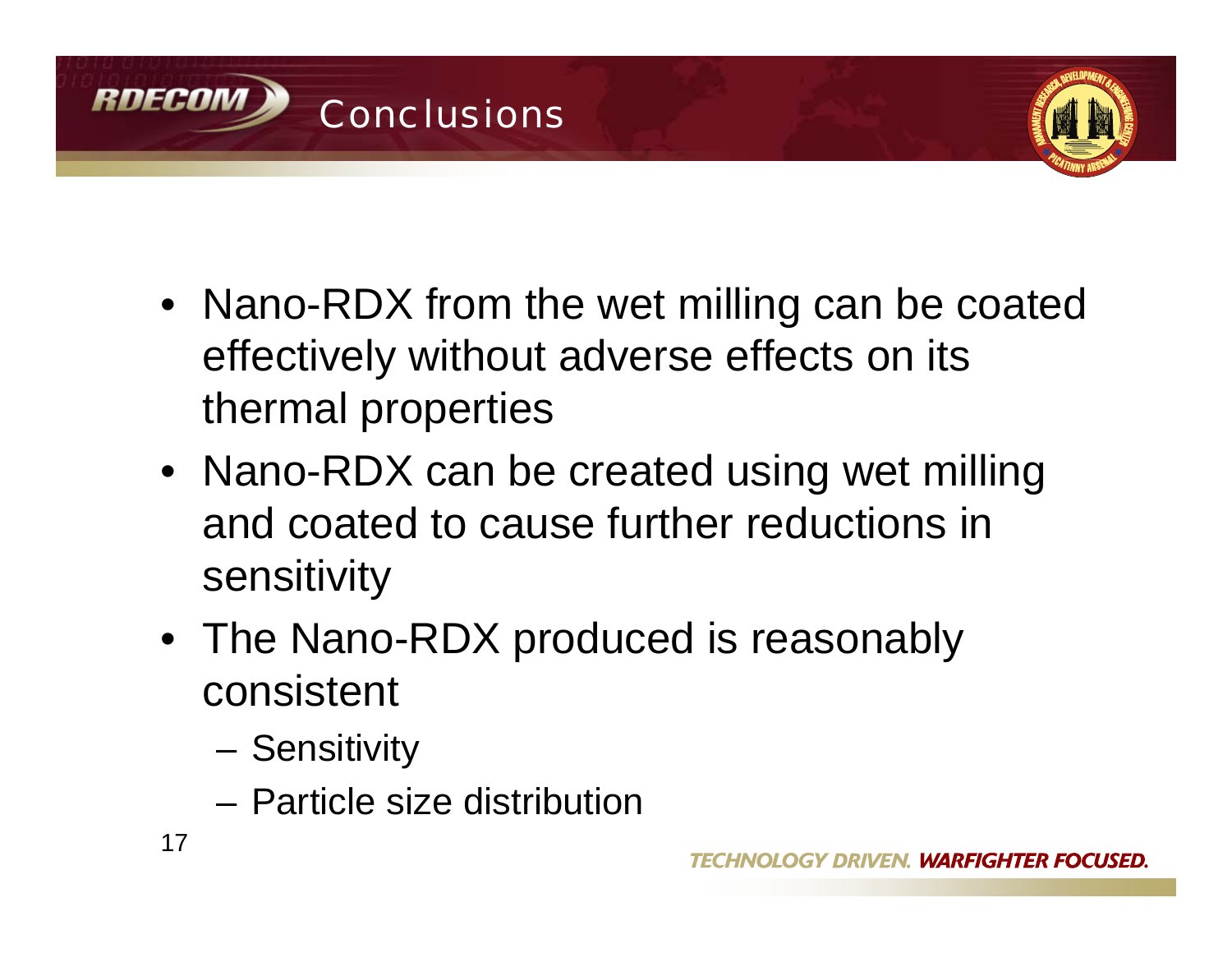



- Creation of Nano-HMX and other Nano-**Energetics**
- Larger Scale Sensitivity Testing
- Electron microscopy and surface area analysis of Nano-RDX to determine true particle sizes
- Testing with more Binders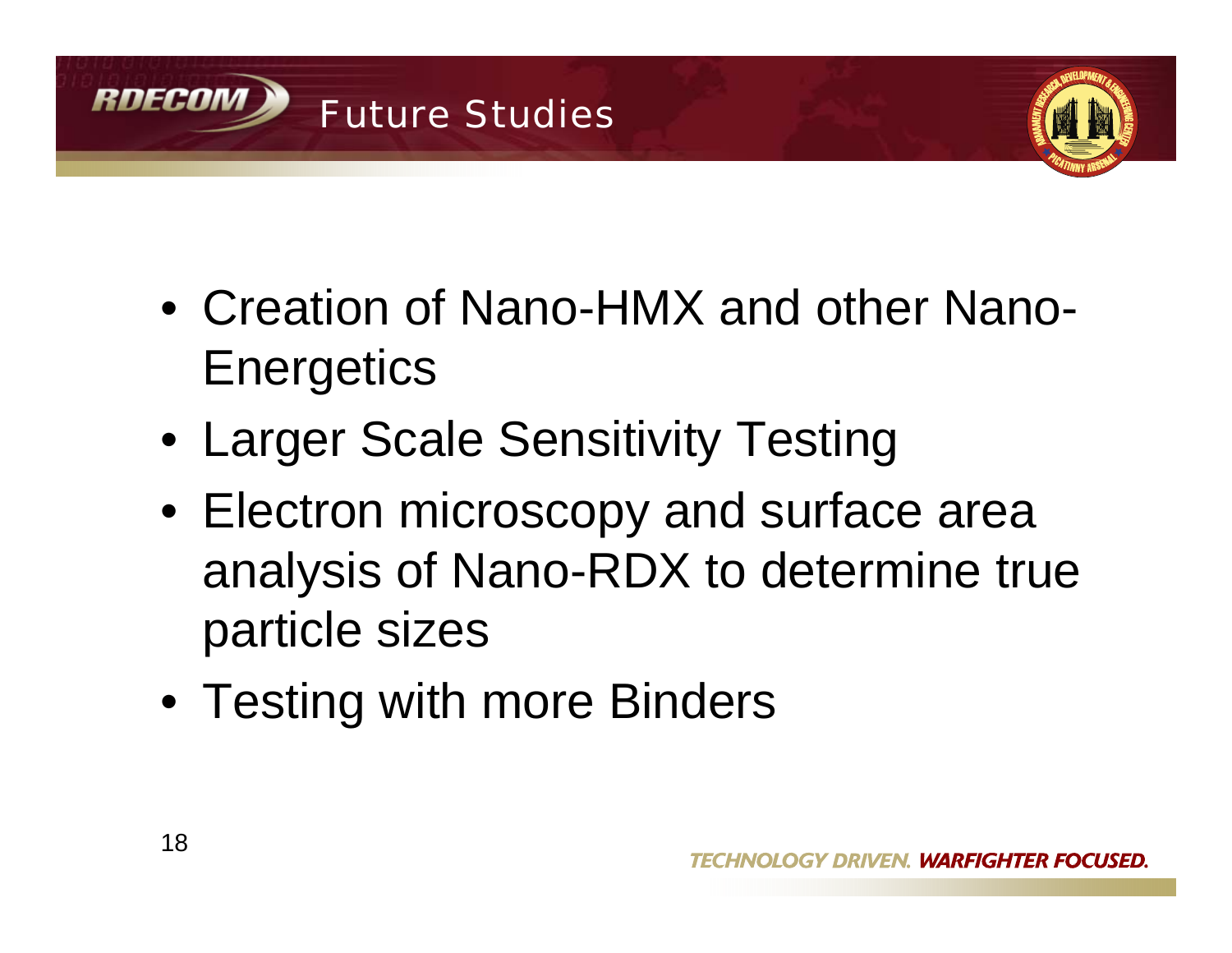



- Coated Nano-RDX presents an interesting opportunity to gain IM properties
- Further experimentation is needed to optimize the process
- Future experimentation will provide a clearer view of the future of the nanoenergetics created through wet milling